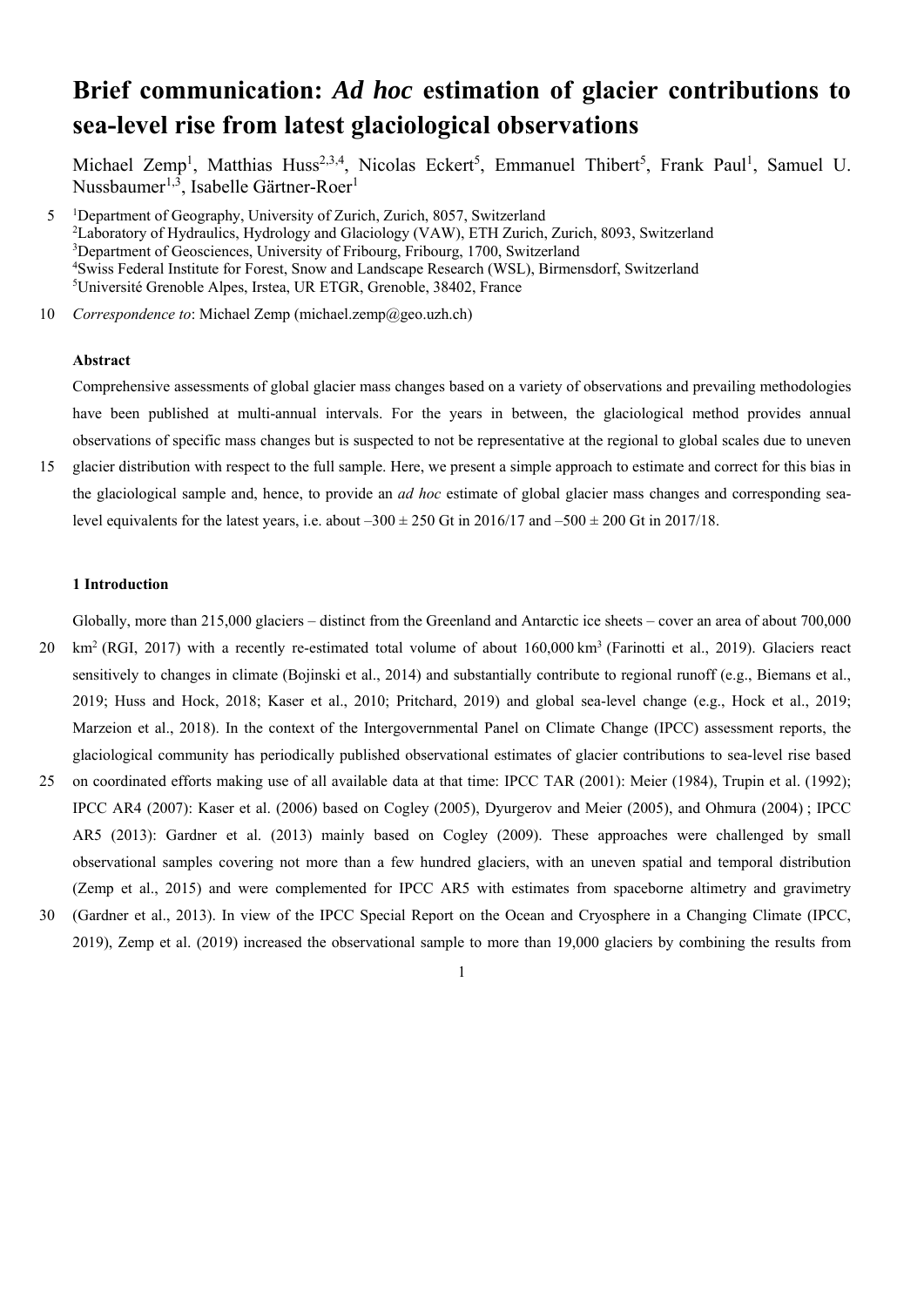glaciological and geodetic (from DEM differencing) methods to assess annual mass changes and corresponding sea-level equivalents from 1961 to 2016. All of these major assessments provided new observational baselines for the comparison with estimates based on other methods such as spaceborne gravimetry or altimetry (e.g., Bolch et al., 2013; Wouters et al., 2019), as well as for modelling studies of future glacier contributions to regional runoff and global sea-level change. In view

- 5 of the *global stocktake* to assess the collective progress towards achieving the Paris Agreement (cf. UNFCCC, 2016, Article 14), there is an increased demand for regular updates on the state of the climate. However, the approaches underlying these results are unsuitable for providing annual updates on the basis of new glaciological observations acquired each year due to the extensive analysis efforts required and due to generic lack of updates from multi-annual geodetic surveys (from DEM differencing). Here, we present a framework to infer *ad hoc* (i.e., timely but preliminary) estimates of global-scale glacier
- 10 contributions to sea-level rise from annual updates of glaciological observations. For this purpose, we combine the annual anomaly provided by the glaciological sample (relative to a decadal mean) with the (mean) absolute mass-change rate of a reference dataset (i.e., Zemp et al., 2019) over a common calibration period (from 2006/07 to 2015/16). As a result, we here provide preliminary estimates of regional and global glacier mass changes and related uncertainties for the hydrological years 2016/17 and 2017/18. We also discuss the regional biases of the glaciological sample and conclude with a brief
- 15 outlook on possible applications and remaining limitations of the glaciological observation network of the World Glacier Monitoring Service (WGMS).

# **2 Data and methods**

## **2.1 Regional glacier areas and related change rates**

The global distribution of glaciers is taken from the Randolph Glacier Inventory (RGI) version 6.0 (RGI, 2017). This dataset 20 lists 215,547 glaciers covering a total area of 705,739 km<sup>2</sup>, mainly for survey years between 2000 and 2010. The glaciers in the RGI are grouped into 19 first-order regions, which seems to be appropriate with respect to the spatial correlation distance of glacier mass-balance variability (that is, several hundred kilometres; Cogley and Adams, 1998; Letréguilly and Reynaud, 1990). We consider changes in glacier area over time by using annual change rates for all first-order regions from Zemp et al. (2019, and references therein), based on a data collection from the literature. The regional glacier surface area *S* for a 25 given year  $t_1$  was calculated as:

$$
S_{t_1} = S_{t_0} + (t_1 - t_0) \cdot \frac{\delta S}{\delta t} = S_{t_0} + n \cdot \frac{\delta S}{\delta t} \tag{1}
$$

where  $S_{t_0}$  is the regional glacier area in the (regionally averaged) survey year of the RGI,  $\delta S/\delta t$  the annual area-change rate, 30 and *n* the number of years between  $t_0$  and  $t_1$ .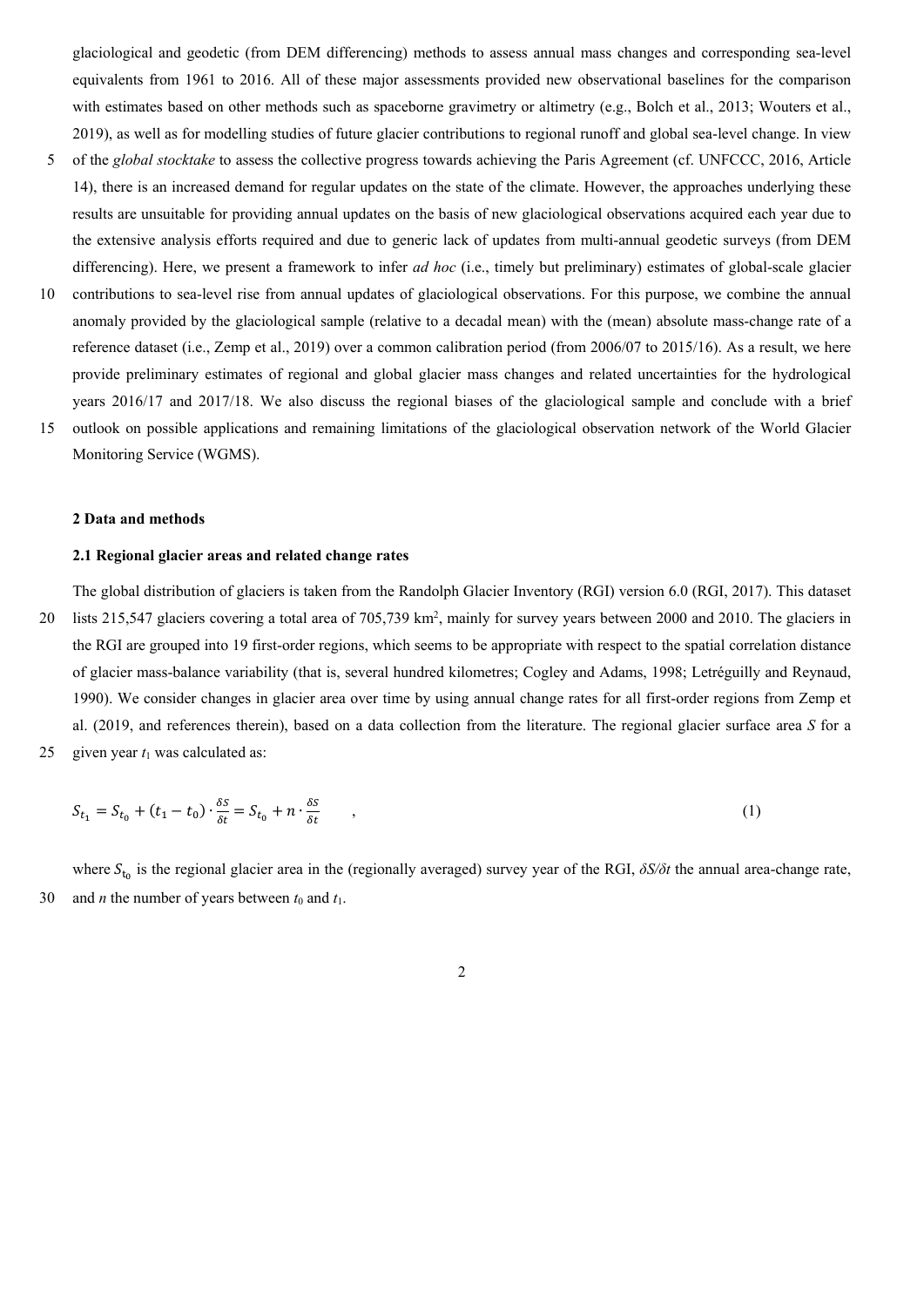#### **2.2 Regional glacier mass changes**

We use the regional and global glacier mass changes (based on spatial interpolation) from 1961/62 to 2015/16 from Zemp et al. (2019) as a reference dataset, including corrected values for Iceland (cf. Zemp et al., 2020). For each region, this data set combines the temporal variability from the glaciological sample, obtained using a spatiotemporal variance decomposition 5 model, with the glacier-specific change rates of the geodetic sample. These calibrated annual time series in the metre water

equivalent unit (1 m w.e.  $= 1,000 \text{ kg m}^{-2}$ ) were extrapolated from the observational to the full glacier sample within the region and multiplied by regional surface areas, resulting in regional mass changes in the unit Gt ( $1Gt = 10^{12}$  kg). Full details are found in Zemp et al. (2019).

# **2.3 Glaciological observations**

- 10 The glaciological method provides glacier-wide mass changes by using point measurements from seasonal or annual *in situ* campaigns, extrapolated to the overall glacier surface (cf. Cogley et al., 2011). We used the latest release of the Fluctuations of Glaciers (FoG) database as available from the WGMS (2019). This dataset is basically consistent with the glaciological data from 1961/62 to 2015/16 as used by Zemp et al. (2019) but includes updated mass balances for 2016/17 and 2017/18, as well as some corrections and addenda for earlier years. In total, this dataset contains 6,986 annual mass balances from 459
- 15 glaciers. For 2016/17 and 2017/18, it contains annual balances from 154 and 103 glaciers, respectively. The WGMS provides glaciological balances for hydrological years, which begin near the start of the accumulation season and end near the end of the ablation season (cf. Cogley et al., 2011). As a consequence, the results refer to different time periods when comparing regions from the Northern to the Southern Hemisphere, or to the Low Latitudes.

#### **2.4** *Ad hoc* **estimation of regional mass changes and sea-level equivalents**

- 20 A change in climatic factors is reflected in a corresponding change of the (regional climatic) Equilibrium Line Altitude (ELA, cf. Cogley et al., 2011), which shifts the vertical mass-balance profile (Fig. S1a–c). The glaciers of a region can react with a large range of specific mass balances to such a change (Fig. S1d; Kuhn et al., 1985). At the same time, these glaciers are expected to feature common mass-balance anomalies (Fig. S1d; Vincent et al., 2017), i.e., positive or negative deviations for a decrease or increase of the ELA, respectively. Building on these basic assumptions, we calculated the annual *ad hoc*
- 25 estimate for regional mass changes (Fig. S1e) and corresponding sea-level equivalents for a given *ad hoc* year of observations *Y* (e.g. 2017/18) in the following five steps.

(*i*) For each glacier g with observations in a given year *Y*, we calculated the glaciological mass-balance anomaly  $\beta$ , similar to the "centred mass balance" by Vincent et al. (2017), as the anomaly of the glaciological balance of the *ad hoc* year  $B_{\text{glac},Y,g}$ 

30 with respect to the arithmetic mean balance over the calibration period from 2006/07 to 2015/16  $\bar{B}_{\text{glac,2007}-2016,g}$ :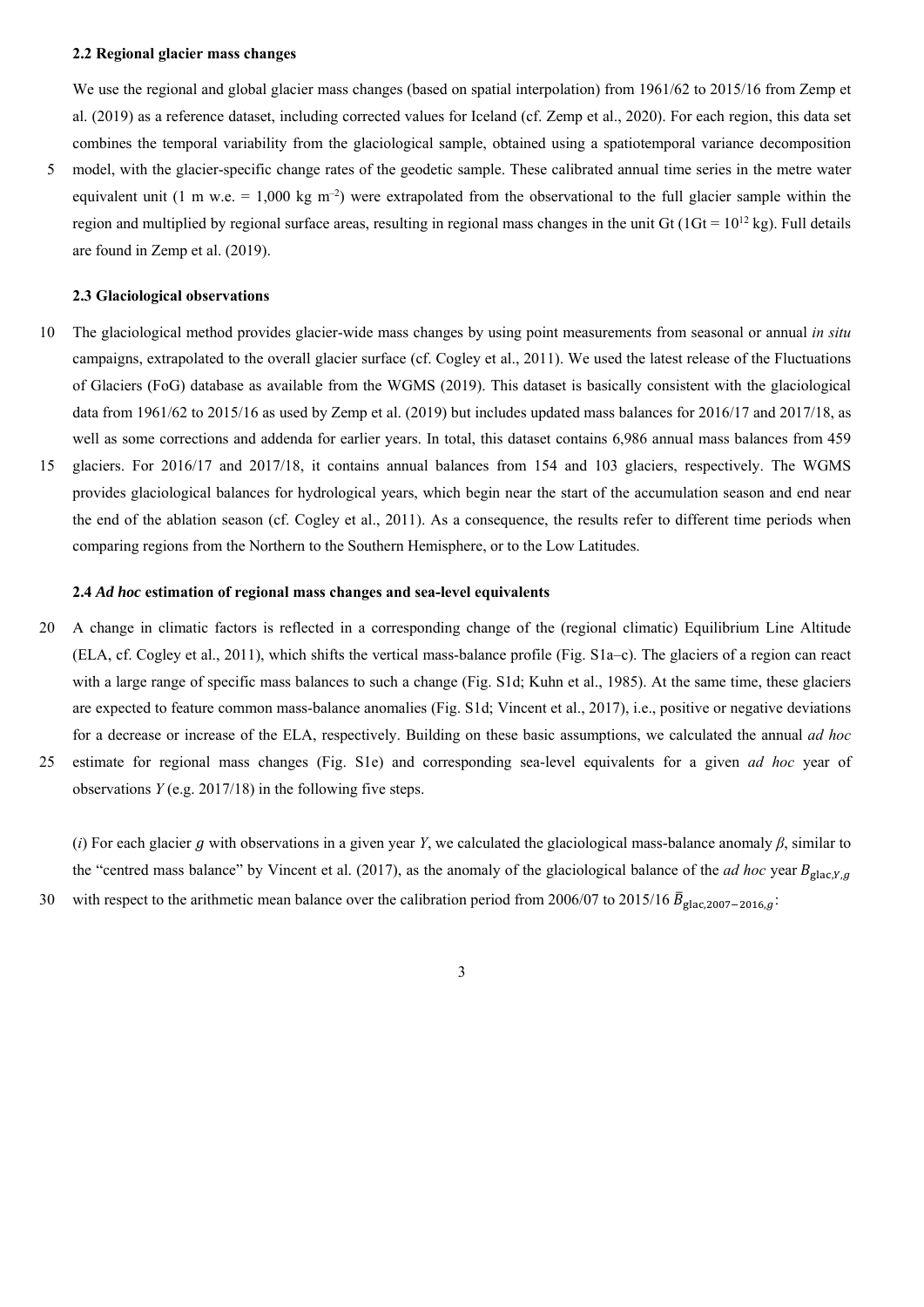$$
\beta_{Y,g} = B_{\text{glac},Y,g} - \bar{B}_{\text{glac},2007-2016,g} \tag{2}
$$

Note that  $\sum_{i=2007}^{2016} \beta_{i,g} = 0$  by definition. Here, the calibration period was set to the last decade of available reference data as these years best reflect the current mass-change conditions and provide largest glaciological sample size.

5

(*ii*) For each RGI region *r*, the mean glaciological mass-balance anomaly  $\bar{\beta}$  was calculated as the arithmetic average anomaly of the number of glaciers *G* with available data in *Y*:

$$
\bar{\beta}_{Y,r} = \frac{\sum_{g=1}^{G} \beta_{Y,g}}{G} \quad . \tag{3}
$$

10

(*iii*) For each region *r*, the *ad hoc* estimate of the annual specific mass change  $B_{adhoc}$  (in m w.e.) was calculated by adding the regional anomaly  $\bar{\beta}$  of the *ad hoc* year (in m w.e.) to the mean specific mass change  $\bar{B}_{ref}$  of the corresponding region from the reference data over the calibration period from 2006/07 to 2015/16 (in m w.e.  $yr^{-1}$ ):

15 
$$
B_{adhoc,Y,r} = m \cdot \bar{\beta}_{Y,r} + \bar{B}_{ref,2007-2016,r}
$$
 (4)

Basically, this corresponds to a linear regression model with slope *m* and y-intercept  $\bar{B}_{ref}$  (Fig. S2). We set  $m = 1$  in order to make the *ad hoc* estimation applicable to reference data providing mass-change rates but without annual resolution (cf. Fig. S3) and compare these results with the ones from a regression model with variable slopes (Table S2). Apart from that, we

20 note that for a stable glacier sample (i.e., observations available from the same glaciers from year to year), the present approach corresponds to a simple bias correction of the glaciological sample with respect to the reference data. The corresponding regional bias *ε* of the glaciological sample can be calculated as:

$$
\varepsilon_{\text{glac},2007-2016,r} = \bar{B}_{\text{glac},2007-2016,r} - \bar{B}_{\text{ref},2007-2016,r} \quad . \tag{5}
$$

25

(*iv*) For each region *r*, we calculated the *ad hoc* estimate of the regional mass change Δ*M* by multiplying the regional specific mass change by the regional glacier area for that particular year *SY,r*, considering the cumulative area changes since the survey year of the RGI (cf. Eq. 1):

$$
30 \quad \Delta M_{\text{adhoc},Y,r} = B_{\text{adhoc},Y,r} \cdot S_{Y,r} \tag{6}
$$

(*v*) Finally, we calculated the *ad hoc* estimate of the corresponding worldwide sea–level equivalent *SLE* as: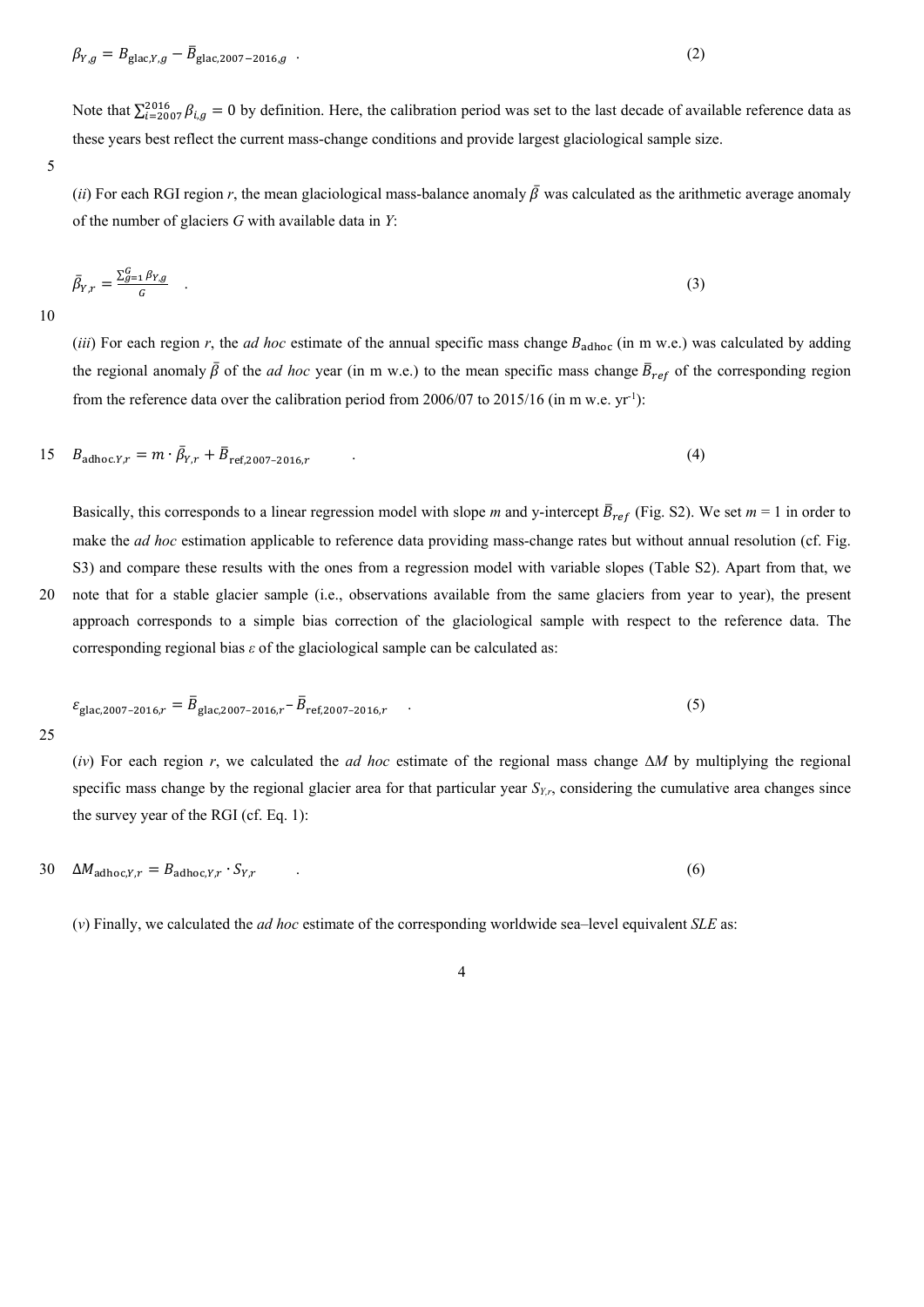where  $S_{\text{ocean}}$  is the area of the ocean with  $362.5 \times 10^6 \text{ km}^2$  (Cogley, 2012).

#### 5

For regions with no glaciological observations in the *ad hoc* year, we used available data from neighbouring regions. In line with Zemp et al. (2019), we selected WGMS *reference* glaciers with long-term data series from neighbouring regions that feature a similar mass-balance variability based on qualitative and quantitative criteria, such as a good correlation between mass-balance series available from earlier years (see Table S1).

# 10 **2.5 Uncertainty estimates**

The regional mass changes from Zemp et al. (2019) come with error bars considering uncertainties from four independent sources: the temporal variability in the glaciological sample, the long-term geodetic mass changes, the extrapolation to unmeasured glaciers, and the regional glacier area. We combined these overall error bars from Zemp et al. (2019) with an additional uncertainty related to the estimation of the mass-balance anomaly. For the latter, we estimated the uncertainty as

- 15 1.96 times the (sample) standard deviation of the mean glaciological mass-balance anomaly for each region over the calibration period from 2006/07 to 2015/16 (cf. Eq. 3), which corresponds to a 95% confidence interval. In cases with only one glacier in the glaciological sample (resulting in a standard deviation of zero), we set the uncertainty to 100% of the anomaly. The two errors related to the reference dataset and to the mass-balance anomaly were combined according to the law of random error propagation. For global sums, the overall error was calculated by cumulating the regional errors
- 20 according to the law of random error propagation for independent terms.

### **3 Results and discussion**

# **3.1** *Ad hoc* **estimates for 2016/17 and 2017/18**

For 2016/17, the glaciological observations from 154 glaciers (from 15 of 19 regions) give a global average specific mass change of  $-0.5 \pm 0.4$  m w.e. (Table 1). The above presented *ad hoc* estimation suggests a global mass change of  $-316 \pm 240$ 25 Gt corresponding to  $0.9 \pm 0.6$  mm SLE. Glaciers suffered most in Central Europe, Alaska, and in the Low Latitudes with regional specific mass changes being more negative than  $-1$  m w.e. (Table 1, Fig. 1). The largest annual contributions to global sea-level originated from Alaska (–115 Gt), the Antarctic (–64 Gt), and High Mountain Asia (–41 Gt). For New Zealand, the Southern Andes, and Arctic Canada North, investigators reported positive mass balances resulting – after bias correction – in a net mass gain of 4 Gt (essentially from the latter region).

5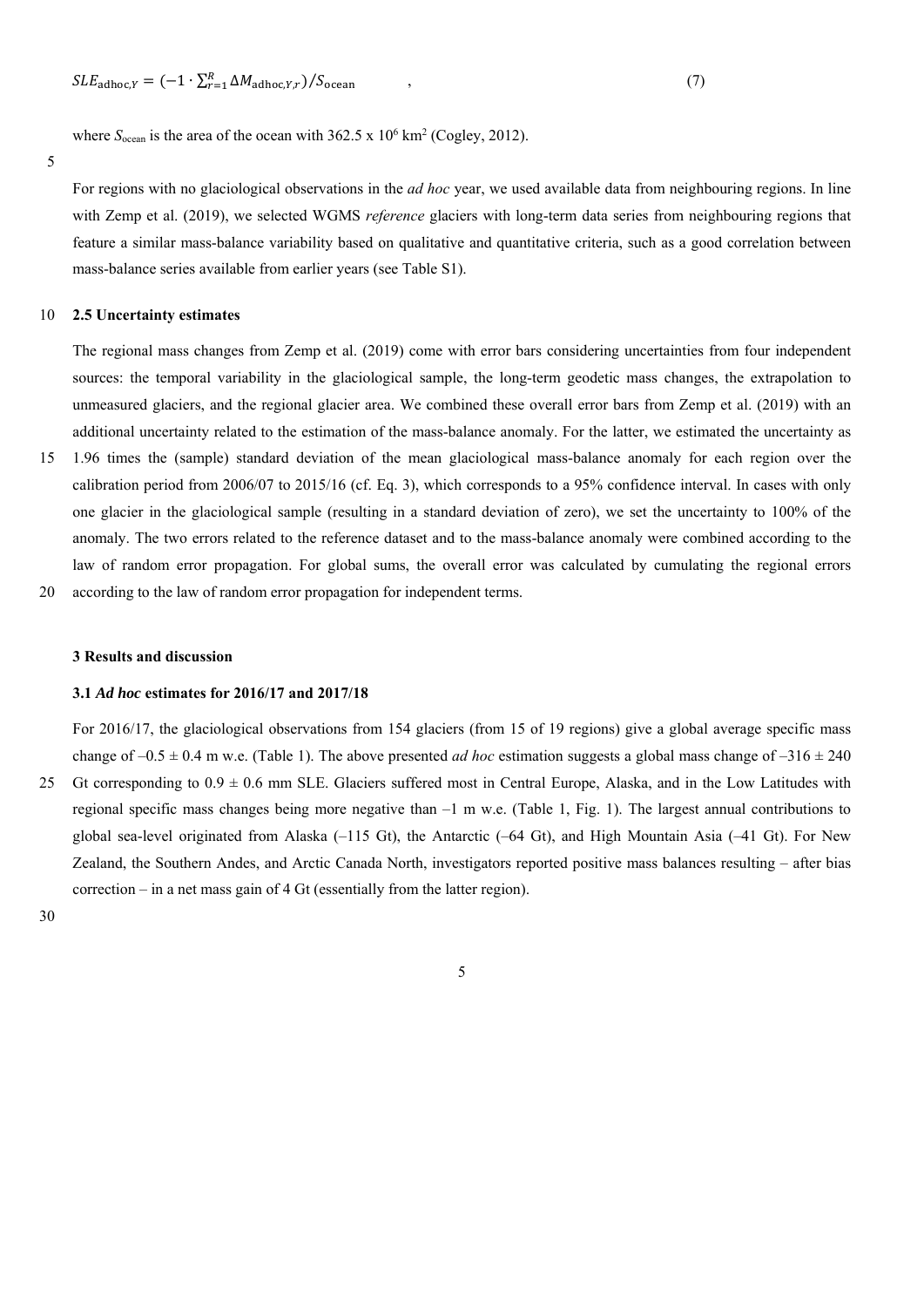For 2017/18, data reported thus far from 103 glaciers (from 14 out of 19 regions) comprises about two third of the currently observed glaciers (Table S1). This is related to the one-year retention period that is granted to allow investigators time to properly analyse, document, and publish their data before submission to the WGMS. Based on this preliminary data, the global average specific mass change was  $-0.8 \pm 0.3$  m w.e. (Table 1). The *ad hoc* estimation results in a global mass change

- 5 of –502 ± 197 Gt, corresponding to 1.4 ± 0.5 mm SLE. Reported mass balances were negative in all regions. *Ad hoc* estimates indicate that specific mass balances were more negative than –1 m w.e. in six regions, with New Zealand and Alaska even exceeding  $-2$  m w.e. (Table 1, Fig. 1). With respect to sea-level rise, Alaska  $(-190 \text{ Gt})$  and the Canadian Arctic (North and South combined: –129 Gt) were the largest contributors in this year.
- 10 The *ad hoc* estimates for 2016/17 and 2017/18 indicate both an annual global glacier contribution of about one millimetre  $SLE - a$  benchmark that was only exceeded three times during the period from 1961/62 to 2015/16, when compared to the reference data (Fig. 2). In fact, 2017/18 featured the largest mass loss of the entire data series. The latest glaciological observations, hence, provide evidence of continued increasing global glacier mass losses since the 1980s.

# **3.2 Comparison to global reference datasets**

- 15 We calculated annual *ad hoc* estimates for all years back to 1961/62 using the period from 2006/07 to 2015/16 for anomaly calculation and bias correction (Fig. 2a). These can be compared to the global reference data over the 45 years before 2006/07. We note that this is not a validation against independent data but an approach to test the ability of the glaciological sample of a given year to estimate the global glacier contribution to sea-level rise. Overall, the *ad hoc* estimates are in good agreement with the reference data but feature a slightly larger variability. The latter can be partially explained by the smaller
- 20 sample size available for the *ad hoc* estimates. The best agreement is found over the more recent period back to 1990, followed by a strong variability and corresponding over and underestimations during the 1980s, and relative good agreement again in the 1970s and 1960s. The strongest deviations occur in 1963/64, 1964/65, and between 1977/78 and 1987/88 and seem to be correlated with years in which many regions had positive glaciological balances. At the same time, the variance decomposition model as used by Zemp et al. (2019) tends to reduce the variance for statistically small samples since it only
- 25 extracts the common year-to-year variability found in all glaciological time series of a region. The variability (at each glacier) that is not found at other locations is assigned to the residual (i.e., the unexplained variance). Therefore, our *ad hoc* estimate is generally well suited to assess the global value of the more representative reference data. However, in years with small data samples and strong anomalies it remains arguable which of the two approaches better represents the correct global glacier mass changes. The uncertainty range of the *ad hoc* estimates is larger than that of the reference data in the most
- 30 recent validation period, since it combines the error bars of the reference data with those from the bias estimates. For the earlier validation periods, the uncertainty range of the reference data gets larger whereas the one from the *ad hoc* estimates is still based on reference data from the calibration period. This is arguably an artefact from the optimization of our approach to the estimation of mass changes for the most recent years 2016/17 and 2017/18.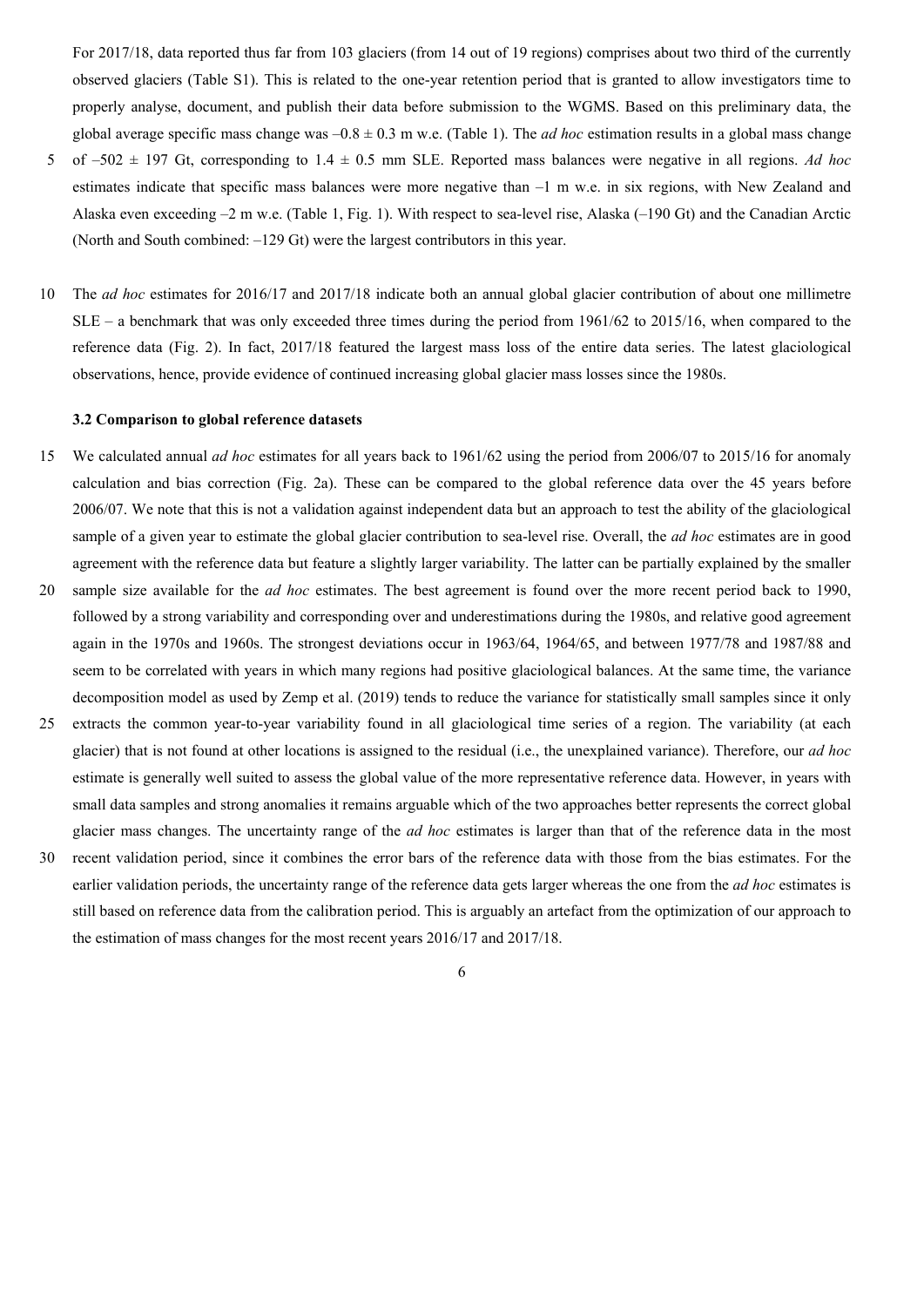The use of Zemp et al. (2019) as reference dataset has the advantage of analysing the performance of the *ad hoc* estimation at annual time resolution back to the 1960s, and allows for adjusting the reference period. We show that the *ad hoc* estimate can be sensitive to the choice of the reference period (i.e.,  $2006/07-2016/17$  in Fig. 1 and  $2003/04-2008/09$  in Fig. S3a–e),

- 5 especially when it results in major changes in the glaciological sample such as the use of glaciers from neighbouring regions. As an example, the annual *ad hoc* estimates for Arctic Canada North change from +8 Gt and –93 Gt (Fig. 1c) to +6 Gt and –69 Gt (Fig. S3a) for 2016/17 and 2017/18, respectively. However, our approach can be applied to other reference datasets that provide regional mass changes for a multi-year period but without annual resolution. In Fig. S3, we demonstrate this with *ad hoc* estimations for selected regions (with large glacierization but limited data coverage in Zemp et al. (2019) and
- 10 different reference datasets (Bolch et al., 2013; Gardner et al., 2013; Wouters et al., 2019). The relative difference between the anomalies (derived from the glaciological sample) of the two *ad hoc* years are consistent but the absolute values vary between the different reference datasets (due to different mass change rates over the calibration periods). This implies that our approach allows for a regional selection of reference datasets and, hence, can be used in future consensus estimates of global glacier mass changes.

#### 15 **3.3 Lessons learned for the glaciological observation network**

In the field of glacier monitoring, one outstanding question is how representative the local glaciological observations for regional to global mass changes are (Fountain et al., 2009; Kaser et al., 2006). With the availability of a global reference dataset Zemp et al. (2019), the present approach allows us assessing the bias in the glaciological observations for all regions (cf. Eq. 5, basically the difference between  $B_{\text{glac}}$  and  $B_{\text{adhoc}}$  in Table 1). At a regional level, the annual bias ranges between – 20 0.6 and +0.5 m w.e. This confirms that the glaciological observations are well suited to represent the temporal variability but

- not necessarily the absolute value of regional glacier mass changes. At global level, the bias averaged out for the areaweighted mean. However, this is rather fortuitous and can change with the use of a different reference dataset (e.g., Gardner et al., 2013; Wouters et al., 2019).
- 25 Another question is whether a glaciological observation network reduced to the long-term observation series is good enough to estimate the temporal variability of global glacier mass changes. We thus performed another *ad hoc* estimate with a glaciological sample reduced to the current 41 WGMS *reference* glaciers (Fig. 2b), coming with more than 30 years of ongoing mass-balance measurements (WGMS, 2017). The WGMS *reference* glaciers provide a more stable sample over time but come at the price of a much reduced sample size. As such, the sample is reduced from 154 to 38 glaciers with
- 30 observations in 2016/17 and, hence, neighbouring glaciers are needed in 10 (instead of 4) out of 19 regions (Table S1). The *ad hoc* estimates for the WGMS *reference* glacier sample from 1975/76 (i.e., the first year with *reference* glacier data from the southern hemisphere) to 2016/17 show a much-increased variability, strong offsets over certain periods, and an increased uncertainty by about 40% (Fig. 2, Fig. S4). This low performance suggests that – for the present approach – the WGMS
	- 7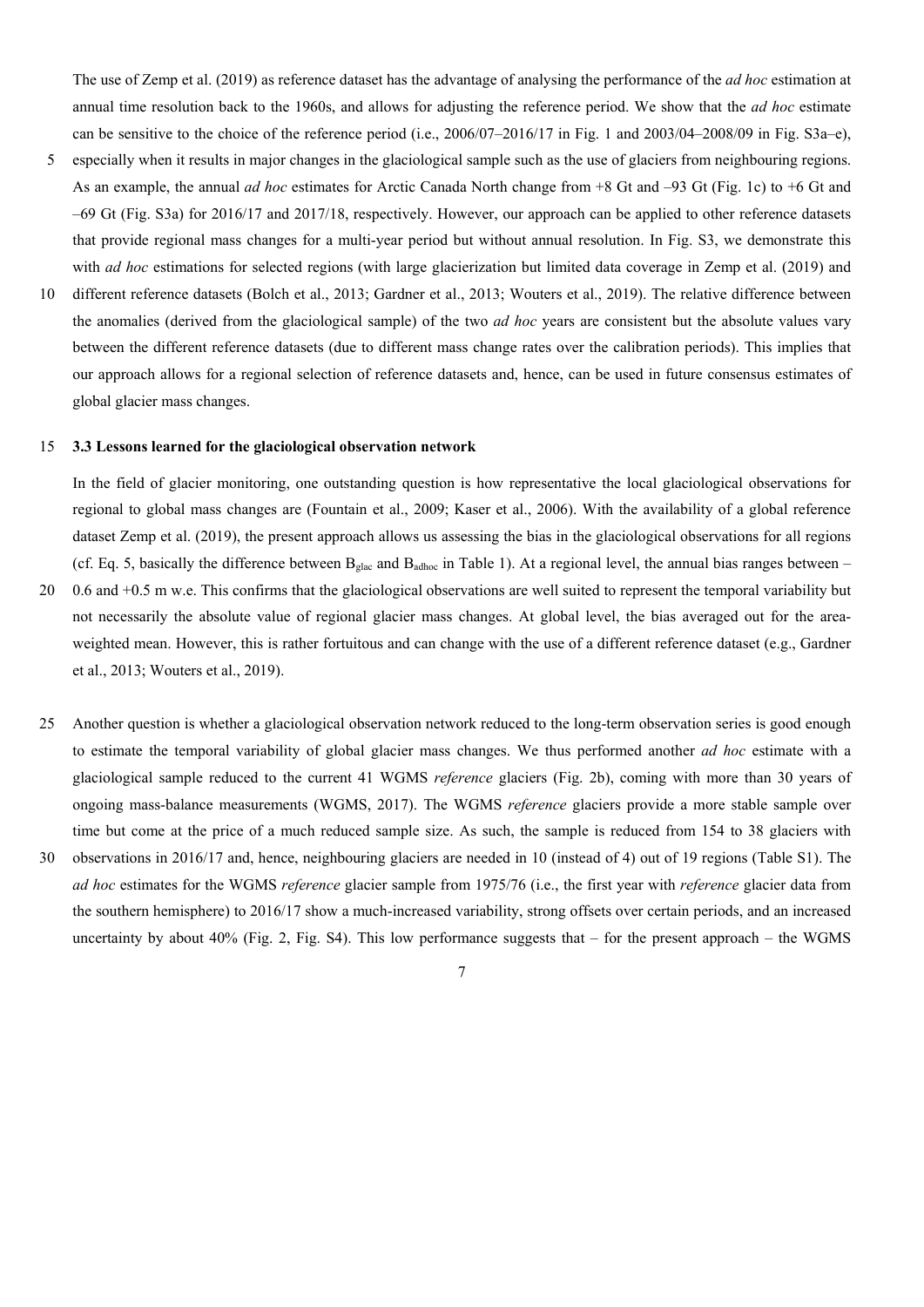*reference* glacier sample alone is too small and represents too few regions for an *ad hoc* estimation of global glacier contributions to sea-level rise. It is worthwhile to note that regions with large areas of glacierization (e.g. Arctic Canada South, Russian Arctic, South Asia East & West, peripheral Greenland, and peripheral Antarctica) lack long-term massbalance series.

# 5 **4 Conclusions and outlook**

Direct glaciological observations, as currently conducted for about 150 glaciers worldwide, are able to satisfactorily capture the temporal mass-balance variability but are often not representative of the total mass change of a region. We presented a new approach to provide *ad hoc* estimates of regional glacier mass changes for the most recent years based on the anomaly of glaciological mass-balance observations and a bias correction to a reference dataset over a common calibration period

- 10 from 2006/07 to 2015/16. The *ad hoc* estimates for 2016/17 and 2017/18 indicate that global glacier mass loss has further increased (with respect to the previous decade) and resulted in annual global glacier contributions to sea-level rise exceeding 1 mm SLE, which corresponds to more than a quarter of the currently observed sea-level rise (cf. IPCC, 2019). Our new approach allows for the timely reporting of global glacier mass changes and can be applied to a new consensus estimate as reference data, once available. To increase the accuracy of the global *ad hoc* estimates, we need to extend the glaciological
- 15 sample into so far underrepresented and strongly glacierized regions such as High Mountain Asia, the Southern Andes, Russian Arctic, Greenland or Antarctica. At the same time, we need to tap the full potential of spaceborne surveys to further improve the spatio-temporal coverage and resolution of the reference datasets.

#### **Code availability**

The analytical scripts are available from the lead author on request.

# 20 **Data availability**

The full sample of glaciological observations for individual glaciers is publicly available from the WGMS (https://doi.org/10.5904/wgms-fog-2019-12). The regional and global reference datasets from Zemp et al. (2019) are available from the Zenodo repository (https://doi.org/10.5281/zenodo.3557199).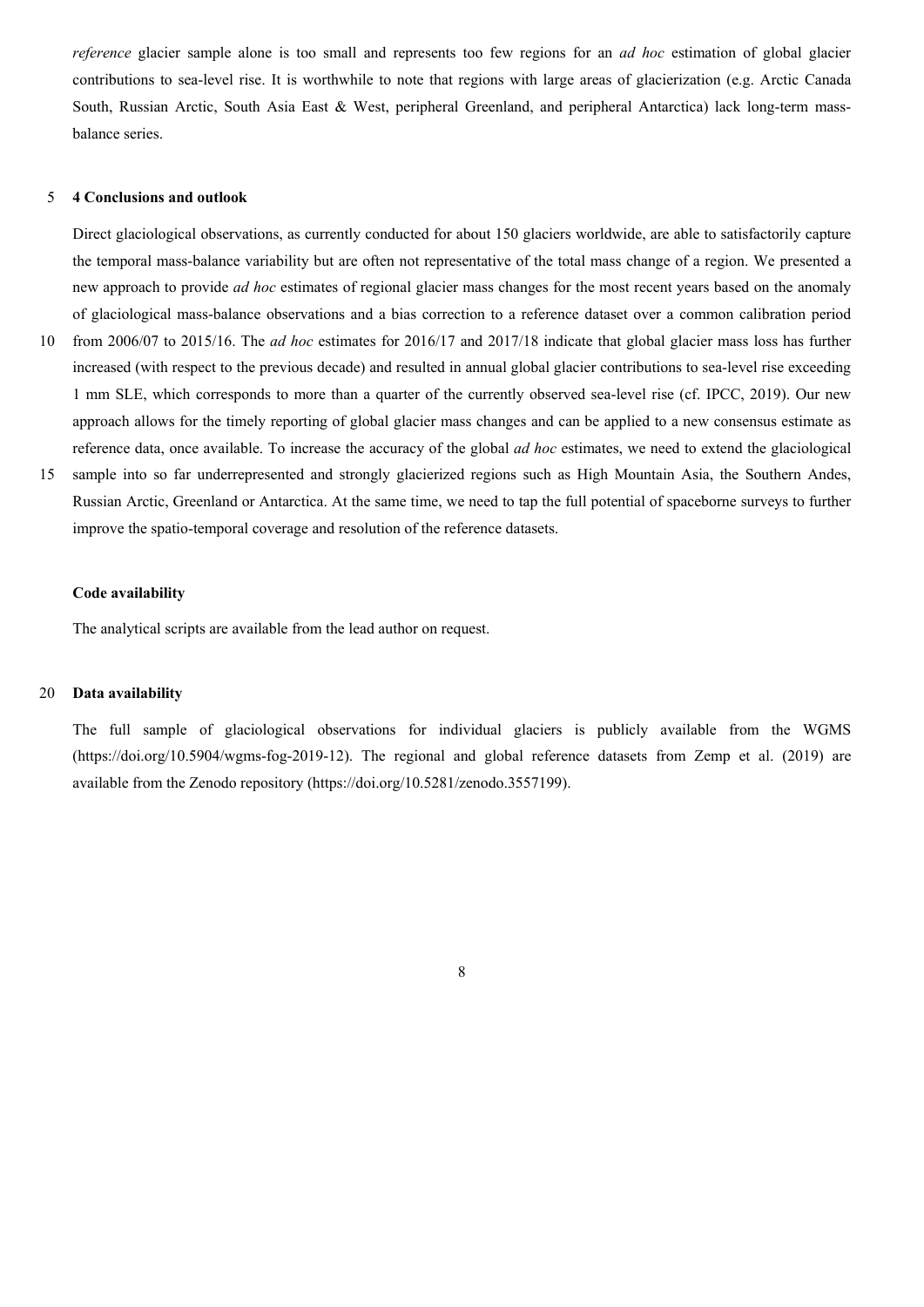# **Author contribution**

MZ, FP, and MH developed the basic concept of the study consulting with ET and NE for statistical backup; MZ, IG, and SN compiled and quality-checked the glaciological data with the support of the WGMS collaboration network; MZ 5 performed all computations, designed the figures and wrote the manuscript. All authors commented on the manuscript.

# **Competing interests**

The authors declare no competing interests.

#### **Acknowledgements**

We are indebted to the national correspondents and principal investigators of the WGMS for sharing their observations with

- 10 the community. We thank R. Hock for constructive input on mass-balance terminology and units, and B. Armstrong for polishing the language. This study was enabled by financial support from the Federal Office of Meteorology and Climatology MeteoSwiss within the framework of the Global Climate Observing System (GCOS) Switzerland, the Copernicus Climate Change Service (C3S) implemented by the European Centre for Medium-range Weather Forecasts (ECMWF) on behalf of the European Commission, the ESA project Glaciers\_cci (4000109873/14/I-NB), and Irstea
- 15 Grenoble as part of LabEx OSUG@2020.

#### **References**

Biemans, H., Siderius, C., Lutz, A. F., Nepal, S., Ahmad, B., Hassan, T., von Bloh, W., Wijngaard, R. R., Wester, P., Shrestha, A. B. and Immerzeel, W. W.: Importance of snow and glacier meltwater for agriculture on the Indo-Gangetic Plain, Nat. Sustain., 2(7), 594–601, doi:10.1038/s41893-019-0305-3, 2019.

20 Bojinski, S., Verstraete, M., Peterson, T. C., Richter, C., Simmons, A., Zemp, M., Blunt, A. and Souch, C.: The concept of Essential Climate Variables in support of climate research, applications, and policy, Bull. Am. Meteorol. Soc., 95(9), 1431– 1443, doi:10.1175/BAMS-D-13-00047.1, 2014.

Bolch, T., Sandberg Sørensen, L., Simonsen, S. B., Mölg, N., Machguth, H., Rastner, P. and Paul, F.: Mass loss of Greenland's glaciers and ice caps 2003-2008 revealed from ICESat laser altimetry data, Geophys. Res. Lett., 40(5), 875–

25 881, doi:10.1002/grl.50270, 2013.

Cogley, J. G.: Mass and energy balances of glaciers and ice sheets, in Encyclopedia of hydrological sciences, edited by M. G. Anderson and J. J. McDonnell, pp. 2555–2573, John Wiley & Sons., 2005.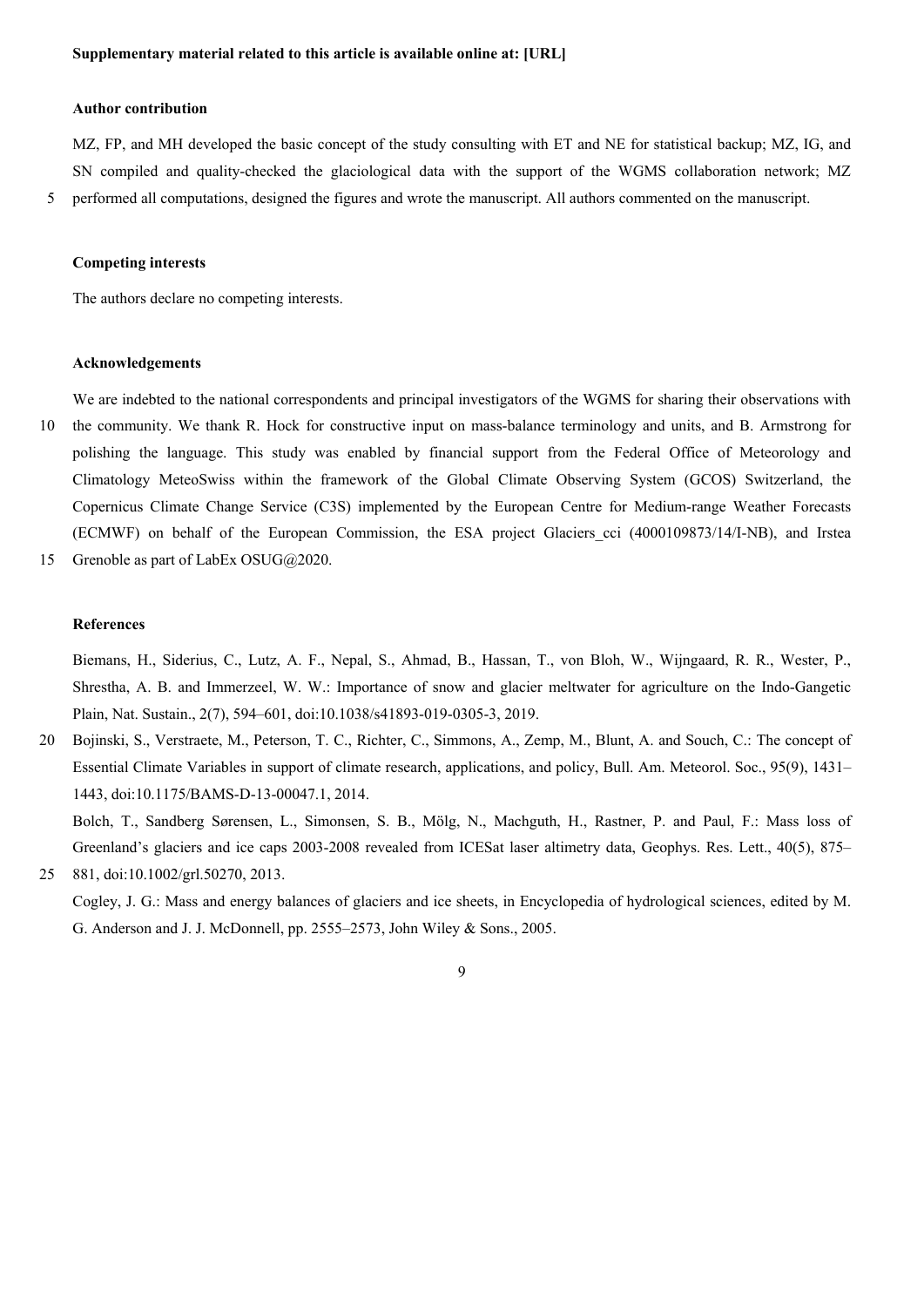Cogley, J. G.: Geodetic and direct mass-balance measurements: comparison and joint analysis, Ann. Glaciol., 50(50), 96– 100, doi:10.3189/172756409787769744, 2009.

Cogley, J. G.: Area of the Ocean, Mar. Geod., 35(4), 379–388, doi:10.1080/01490419.2012.709476, 2012.

Cogley, J. G. and Adams, W. P.: Mass balance of glaciers other than the ice sheets, J. Glaciol., 44(147), 315–325, 5 doi:10.3189/S0022143000002641, 1998.

- Cogley, J. G., Hock, R., Rasmussen, L. A., Arendt, A. A., Bauder, A., Braithwaite, R. J., Jansson, P., Kaser, G., Möller, M., Nicholson, L. and Zemp, M.: Glossary of glacier mass balance and related terms. IHP-VII Technical Documents in Hydrology No. 86, IACS Contribution No. 2, UNESCO-IHP, Paris, France. [online] Available from: unesdoc.unesco.org/images/0019/001925/192525e.pdf, 2011.
- 10 Dyurgerov, M. B. and Meier, M. F.: Glaciers and the changing Earth system: a 2004 snapshot, Boulder CO, USA., 2005. Farinotti, D., Huss, M., Fürst, J. J., Landmann, J., Machguth, H., Maussion, F. and Pandit, A.: A consensus estimate for the ice thickness distribution of all glaciers on Earth, Nat. Geosci., 12(3), 168–173, doi:10.1038/s41561-019-0300-3, 2019. Fountain, A. G., Hoffman, M. J., Granshaw, F. and Riedel, J.: The 'benchmark glacier' concept – does it work? Lessons from the North Cascade Range, USA, Ann. Glaciol., 50(50), 163–168, doi:10.3189/172756409787769690, 2009.
- 15 Gardner, A. S., Moholdt, G., Cogley, J. G., Wouters, B., Arendt, A. A., Wahr, J., Berthier, E., Hock, R., Pfeffer, W. T., Kaser, G., Ligtenberg, S. R. M., Bolch, T., Sharp, M. J., Hagen, J.-O. O., van den Broeke, M. R. and Paul, F.: A Reconciled Estimate of Glacier Contributions to Sea Level Rise: 2003 to 2009, Science, 340(6134), 852–857, doi:10.1126/science.1234532, 2013.

Hock, R., Bliss, A., Marzeion, B., Giesen, R. H., Hirabayashi, Y., Huss, M., Radic, V. and Slangen, A. B. A.: GlacierMIP –

20 A model intercomparison of global-scale glacier mass-balance models and projections, J. Glaciol., 65(251), 453–467, doi:10.1017/jog.2019.22, 2019.

Huss, M. and Hock, R.: Global-scale hydrological response to future glacier mass loss, Nat. Clim. Chang., 8(2), 135–140, doi:10.1038/s41558-017-0049-x, 2018.

IPCC: IPCC Special Report on the Ocean and Cryosphere in a Changing Climate. [online] Available from: 25 https://www.ipcc.ch/srocc/, 2019.

Kaser, G., Cogley, J. G., Dyurgerov, M. B., Meier, M. F. and Ohmura, A.: Mass balance of glaciers and ice caps: Consensus estimates for 1961–2004, Geophys. Res. Lett., 33(19), 1–5, doi:10.1029/2006GL027511, 2006.

Kaser, G., Grosshauser, M. and Marzeion, B.: Contribution potential of glaciers to water availability in different climate regimes, Proc. Natl. Acad. Sci., 107(47), 20223–20227, doi:10.1073/pnas.1008162107, 2010.

30 Kuhn, M., Markl, G., Kaser, G., Nickus, U. and Obleitner, F.: Fluctuations of climate and mass balance: Different responses of two adjacent glaciers, Zeitschrift für Gletscherkd. und Glazialgeol., 2, 409–416, 1985. Letréguilly, A. and Reynaud, L.: Space and time distribution of glacier mass-balance in the Northern Hemisphere, Arct. Alp. Res., 43–50, 1990.

Marzeion, B., Kaser, G., Maussion, F. and Champollion, N.: Limited influence of climate change mitigation on short-term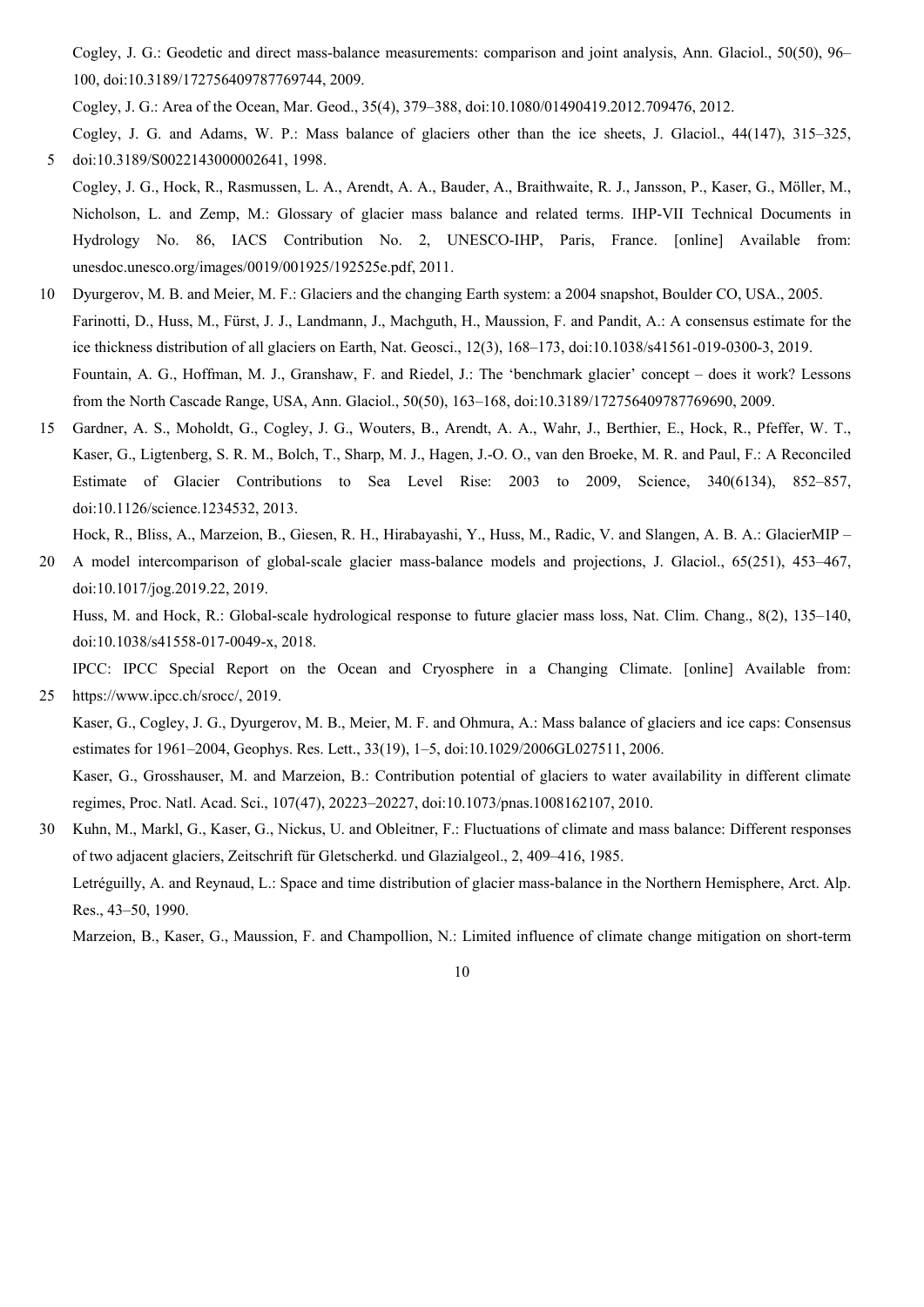glacier mass loss, Nat. Clim. Chang., 8(4), 305–308, doi:10.1038/s41558-018-0093-1, 2018.

Meier, M. F.: The contribution of small glaciers to sea level rise, Science, 226, 1418–1421, 1984.

Ohmura, A.: Cryosphere during the twentieth century, in The State of the Planet: Frontiers and Challenges in Geophysics Geophysical Monograph 150, IUGG Volume 19, edited by R. S. J. Sparks and C. J. Hawkesworth, pp. 239–257., 2004.

5 Pritchard, H. D.: Asia's shrinking glaciers protect large populations from drought stress, Nature, 569(7758), 649–654, doi:10.1038/s41586-019-1240-1, 2019. RGI: Randolph Glacier Inventory - a dataset of global glacier outlines: version 6.0, technical report., 2017.

Trupin, A. S., Meier, M. F. and Wahr, J. M.: Effect of melting glaciers on the Earth's rotation and gravitational field: 1965- 1984, Geophys. J. Int., 108(1), 1–15, doi:10.1111/j.1365-246X.1992.tb00835.x, 1992.

10 UNFCCC: Paris Agreement, , 27 [online] Available from: https://unfccc.int/process-and-meetings/the-paris-agreement/theparis-agreement, 2016.

Vincent, C., Fischer, A., Mayer, C., Bauder, A., Galos, S. P., Funk, M., Thibert, E., Six, D., Braun, L. and Huss, M.: Common climatic signal from glaciers in the European Alps over the last 50 years, Geophys. Res. Lett., 44, 1376–1383, doi:10.1002/2016GL072094, 2017.

15 WGMS: Global Glacier Change Bulletin No. 2 (2014-2015), edited by M. Zemp, S. U. Nussbaumer, I. Gärtner-Roer, J. Huber, H. Machguth, P. F., and M. Hoelzle, ICSU(WDS) / IUGG(IACS)/ UNEP / UNESCO / WMO, World Glacier Monitoring Service. Publication based on database version: doi:10.5904/wgms-fog-2017-10., Zurich, Switzerland. [online] Available from: http://wgms.ch/ggcb/, 2017.

WGMS: Fluctuations of Glaciers Database, World Glacier Monitoring Service, digital media, doi:10.5804/wgms-fog-2019- 20 12, 2019.

Wouters, B., Gardner, A. S. and Moholdt, G.: Global Glacier Mass Loss During the GRACE Satellite Mission (2002-2016), Front. Earth Sci., 7, doi:10.3389/feart.2019.00096, 2019.

Zemp, M., Frey, H., Gärtner-Roer, I., Nussbaumer, S. U., Hoelzle, M., Paul, F., Haeberli, W., Denzinger, F., Ahlstrøm, A. P., Anderson, B., Bajracharya, S. R., Baroni, C., Braun, L. N., Cáceres, B. E., Casassa, G., Cobos, G., Dávila, L. R., Delgado

25 Granados, H., Demuth, M. N., Espizua, L., Fischer, A., Fujita, K., Gadek, B., Ghazanfar, A., Hagen, J.-O., Holmlund, P., Karimi, N., Li, Z., Pelto, M. S., Pitte, P., Popovnin, V. V., Portocarrero, C., Prinz, R., Sangewar, C. V., Severskiy, I., Sigurðsson, O., Soruco, A., Usubaliev, R. and Vincent, C.: Historically unprecedented global glacier decline in the early 21st century, J. Glaciol., 61(228), 745–762, doi:10.3189/2015JoG15J017, 2015.

Zemp, M., Huss, M., Thibert, E., Eckert, N., McNabb, R., Huber, J., Barandun, M., Machguth, H., Nussbaumer, S. U., 30 Gärtner-Roer, I., Thomson, L., Paul, F., Maussion, F., Kutuzov, S. and Cogley, J. G.: Global glacier mass changes and their contributions to sea-level rise from 1961 to 2016, Nature, 568(7752), 382–386, doi:10.1038/s41586-019-1071-0, 2019.

Zemp, M., Huss, M., Thibert, E., Eckert, N., McNabb, R., Huber, J., Barandun, M., Machguth, H., Nussbaumer, S. U., Gärtner-Roer, I., Thomson, L., Paul, F., Maussion, F., Kutuzov, S. and Cogley, J. G.: Author Correction: Global glacier mass changes and their contributions to sea-level rise from 1961 to 2016, Nature, doi:10.1038/s41586-019-1889-5, 2020.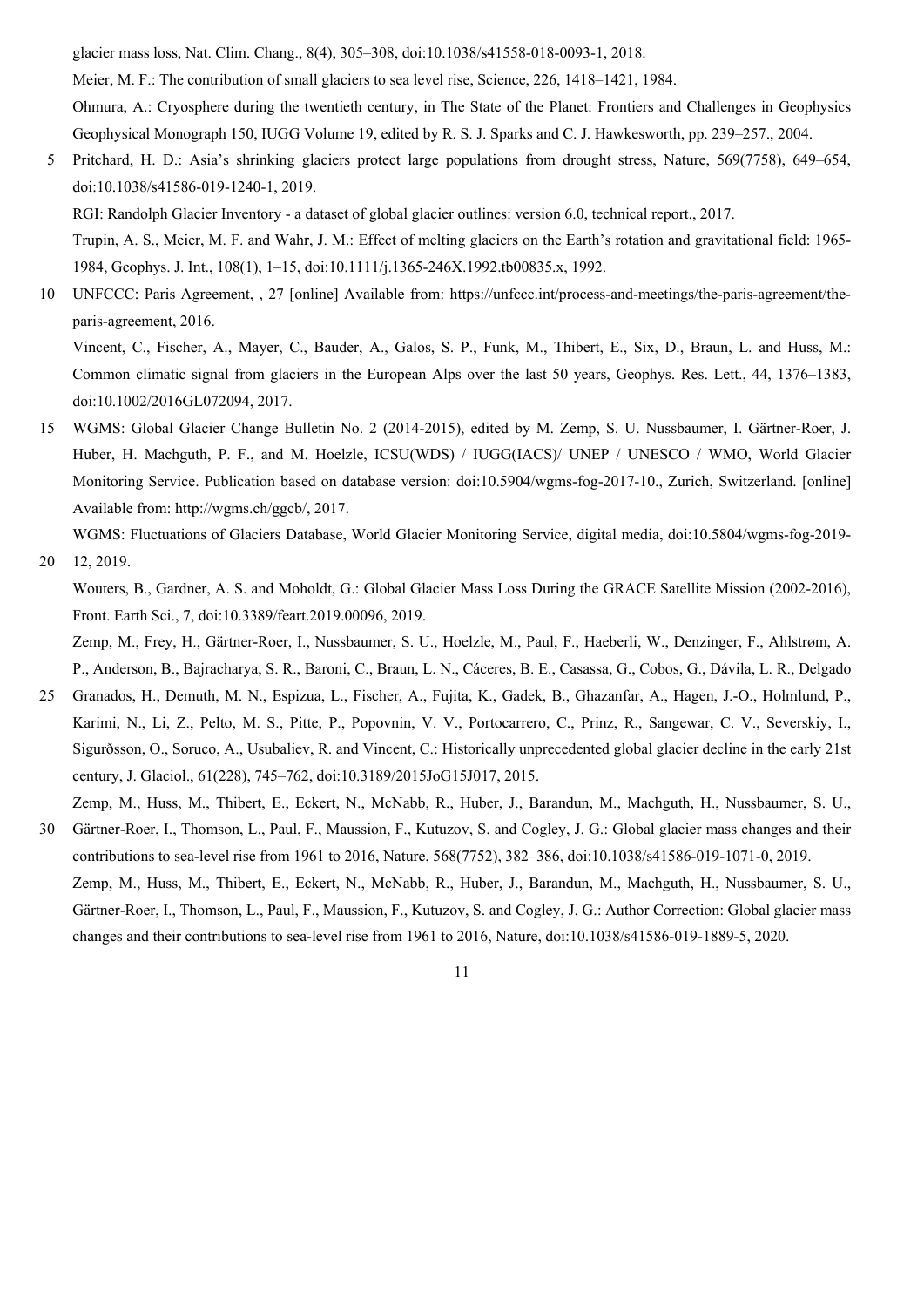**Table 1** *Ad hoc* estimates of glacier mass changes in 2016/17 and 2017/18. For both years, the table shows glacier areas (S) based on RGI 6.0 (2017) and corrected for annual area change rates from Zemp et al. (2019), specific mass changes calculated as arithmetic mean of the

glaciological sample (*B*glac) and based on the *ad hoc* estimation (*B*adhoc, Eq. 4), as well as anomaly-corrected mass change (Δ*M*, Eq. 6) for 5 all regions and global totals. Global specific mass changes and related biases are calculated as area-weighted regional means. Uncertainties correspond to 95% confidence intervals. The annual global mass changes in 2016/17 and 2017/18 correspond to  $0.9 \pm 0.6$  and  $1.4 \pm 0.5$ mm SLE, respectively. Glaciological input data are from WGMS (2019). Region Area (km<sup>2</sup>) Area (km<sup>2</sup>) Specific mass change (m w.e.) Mass change (Gt) *S* 2017 *S* 2018 *B*glac 2017 *B*adhoc 2017 *B*glac 2018 *B*adhoc 2018 Δ*M* 2017 Δ*M* 2018

|                             | S 2017  | S 2018  | $B_{\rm{glac}} 2017$ | $B_{\text{adhoc}} 2017$  | $B_{\rm{glac}} 2018$ | $B_{\text{adhoc}} 2018$  | $\Delta M 2017$ | $\Delta M$ 2018 |
|-----------------------------|---------|---------|----------------------|--------------------------|----------------------|--------------------------|-----------------|-----------------|
| 01 Alaska                   | 83,395  | 82,978  |                      | $-1.18 - 1.37 \pm 0.63$  |                      | $-1.85 - 2.29 \pm 0.56$  | $-115+53$       | $-190+47$       |
| 02 Western Canada & USA     | 13,661  | 13,583  |                      | $-0.54 - 0.68 \pm 1.05$  |                      | $-0.65 - 0.85 \pm 0.74$  | $-9 \pm 14$     | $-12\pm 10$     |
| 03 Arctic Canada North      | 103,860 | 103,787 | 0.03                 | $0.07 \pm 0.99$          |                      | $-0.82 - 0.90 \pm 0.87$  | $8 + 103$       | $-93+91$        |
| 04 Arctic Canada South      | 40,332  | 40,299  |                      | $-0.22 - 0.22 \pm 1.18$  |                      | $-0.82 - 0.90 \pm 0.78$  | $-9+48$         | $-36\pm31$      |
| 05 Greenland                | 77,946  | 77,210  |                      | $-0.41$ $-0.27 \pm 0.65$ |                      | $-0.33 - 0.44 \pm 0.60$  | $-21 \pm 50$    | $-34\pm 46$     |
| 06 Iceland                  | 10,383  | 10,343  |                      | $-0.29 - 0.11 \pm 0.76$  | $-0.05$              | $0.14 \pm 0.99$          | $-1\pm 8$       | $1 \pm 10$      |
| 07 Svalbard & Jan Mayen     | 32,546  | 32,458  |                      | $-0.59 - 0.57 \pm 0.64$  |                      | $-0.62 - 0.69 \pm 0.46$  | $-18+21$        | $-23 \pm 15$    |
| 08 Scandinavia              | 2,830   | 2,822   |                      | $-0.03$ $-0.09 \pm 1.35$ |                      | $-1.44 - 1.48 \pm 0.86$  | $0\pm4$         | $-4\pm 2$       |
| 09 Russian Arctic           | 51,138  | 51,097  |                      | $-0.72 - 0.69 \pm 0.45$  |                      | $-0.82 - 0.80 \pm 0.45$  | $-35\pm 23$     | $-41\pm 23$     |
| 10 North Asia               | 2,348   | 2,337   |                      | $-0.90 - 0.67 \pm 0.76$  |                      | $-0.39 - 0.17 \pm 0.64$  | $-2+2$          | $0\pm 2$        |
| 11 Central Europe           | 1,820   | 1,800   |                      | $-1.64 - 1.60 \pm 0.81$  |                      | $-1.44 - 1.43 \pm 1.06$  | $-3\pm2$        | $-3+2$          |
| 12 Caucasus & Middle East   | 1,196   | 1,189   |                      | $-0.84 - 0.89 \pm 0.90$  |                      | $-0.22 - 0.28 \pm 1.67$  | $-1\pm1$        | $0\pm2$         |
| 13 Central Asia             | 48,061  | 47,972  |                      | $-0.77 - 0.39 \pm 0.76$  |                      | $-0.51$ $-0.11 \pm 0.59$ | $-19+37$        | $-5+29$         |
| 14 South Asia West          | 31,876  | 31,755  |                      | $-0.90 - 0.34 \pm 0.69$  | $-0.39$              | $0.17 \pm 0.55$          | $-11\pm 22$     | $5 + 18$        |
| 15 South Asia East          | 13,765  | 13,695  |                      | $-1.07 - 0.77 \pm 1.02$  |                      | $-1.37 - 1.10 \pm 0.44$  | $-11 \pm 14$    | $-15+6$         |
| 16 Low Latitudes            | 1,867   | 1,840   |                      | $-1.06 - 1.13 \pm 1.53$  |                      | $-0.37 - 0.29 \pm 1.78$  | $-2+3$          | $-1\pm3$        |
| 17 Southern Andes           | 28,528  | 28,476  |                      | $0.37 - 0.13 \pm 4.43$   |                      | $-0.64 -1.11 \pm 2.11$   | $-4 \pm 126$    | $-32+60$        |
| 18 New Zealand              | 849     | 841     | 0.41                 | $0.13 \pm 1.78$          |                      | $-2.34 -2.62 \pm 1.77$   | $0\pm 2$        | $-2+2$          |
| 19 Antarctic & Subantarctic | 122,822 | 122,464 |                      | $-0.28 - 0.52 \pm 1.16$  |                      | $-0.13 - 0.16 \pm 1.14$  | $-64 \pm 143$   | $-20 \pm 140$   |
| Global total, excl. 05 & 19 | 468,455 | 467,272 |                      | $-0.53 - 0.49 \pm 0.40$  |                      | $-0.91 - 0.96 \pm 0.28$  | $-231 \pm 186$  | $-449 \pm 131$  |
| Global total                | 669,223 | 666,946 |                      | $-0.47 - 0.47 \pm 0.36$  |                      | $-0.70 -0.75 \pm 0.29$   | $-316 \pm 240$  | $-502 \pm 197$  |

10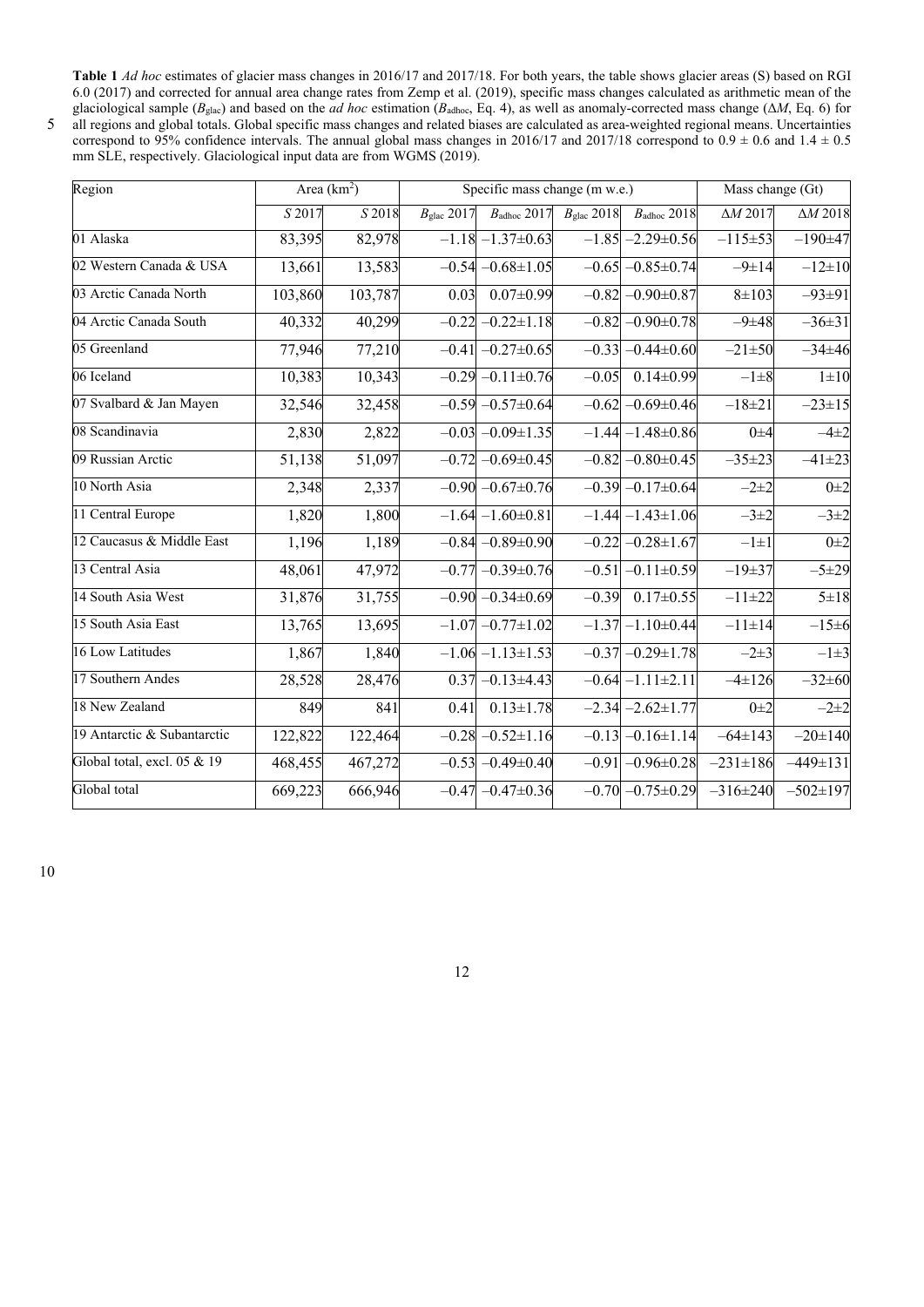

**Figure 1** *Ad hoc* estimates of regional mass changes in 2016/17 and 2017/18. The regional (**a–s**) and global (**t**) bar plots show the annual specific mass changes (in m w.e.) with related error bars (indicating 95% confidence intervals), with positive and negative values in blue and red, respectively. The golden line indicates the annual mass-change rate of the reference data (in m w.e.  $yr^{-1}$ ; Zemp et al., 2019) over 5 the calibration period (2006/07–2015/16). Positive and negative annual mass-change anomalies (with respect to reference data and calibration period) are indicated in pale blue and pale red, respectively. The black values (bottom) indicate annual mass changes in Gt. Plots are ordered from top left to bottom right according to the region numbers in RGI 6.0 (see Table 1).